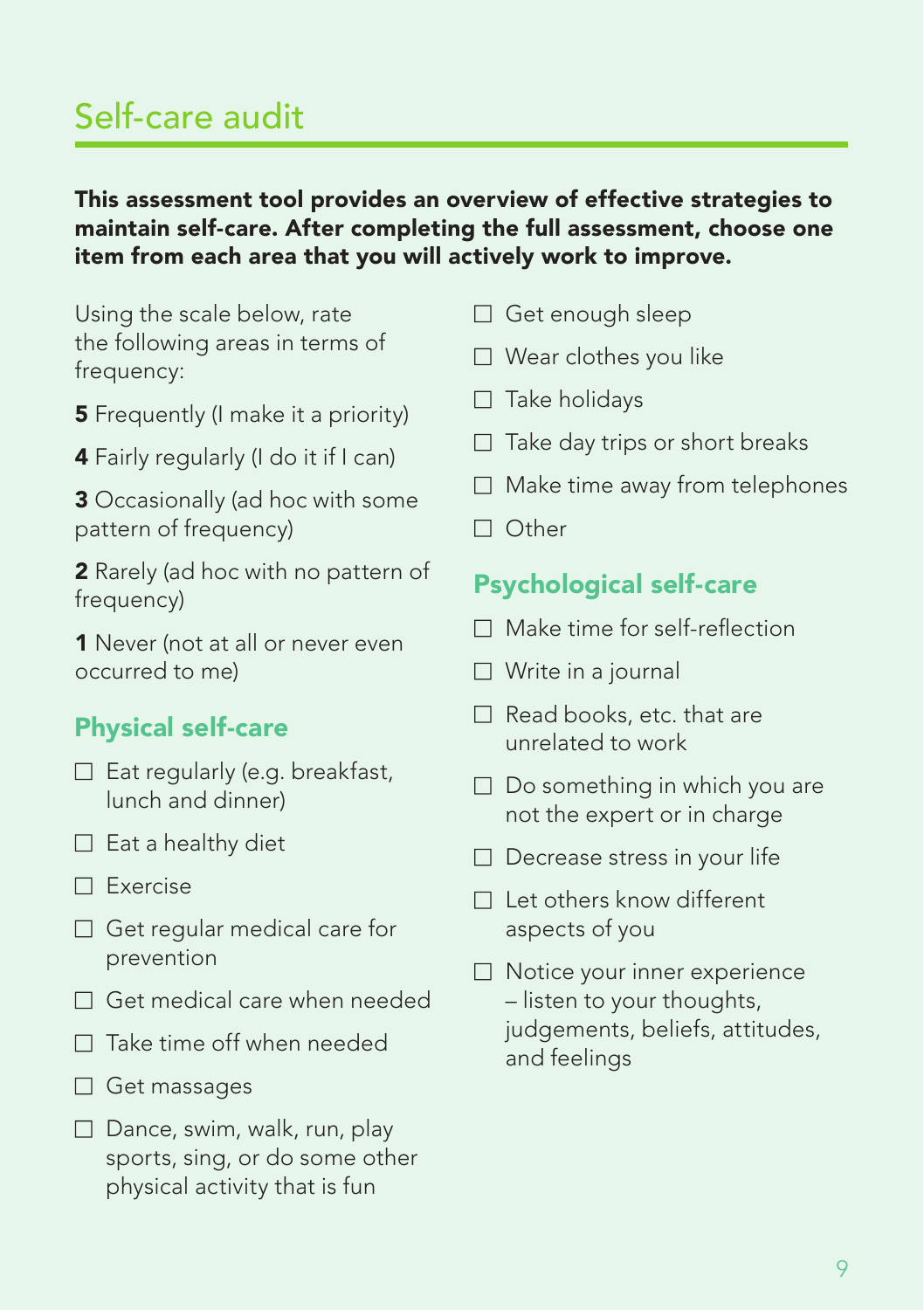| $\Box$ Engage your intelligence in |
|------------------------------------|
| a new area, e.g. go to an art      |
| gallery, history exhibit, sports   |
| event, auction, theatre            |

- $\Box$  Practise receiving from others
- $\Box$  Be curious
- $\Box$  Say no to extra responsibilities sometimes
- □ Other

## Emotional self-care

- $\Box$  Spend time with others whose company you enjoy
- $\Box$  Stay in contact with people important to you
- $\Box$  Give yourself affirmation, praise yourself
- $\Box$  Love yourself
- $\Box$  Re-read favourite books/rewatch favourite films
- $\Box$  Identify comforting activities, objects, relationships, places and seek them out
- $\Box$  Allow yourself to cry
- $\Box$  Find things that make you laugh
- $\Box$  Express your outrage in social action, letters and donations, marches, protests
- □ Other

## Spiritual self-care

- $\Box$  Make time for reflection
- $\Box$  Spend time with nature
- $\Box$  Find a spiritual connection or community
- $\Box$  Be open to inspiration
- $\Box$  Cherish your optimism and hope
- $\Box$  Be aware of non-material aspects of life
- $\Box$  Try at times not to be in charge or the expert
- $\Box$  Be open to not knowing
- $\Box$  Identify what is meaningful to you and notice its place in your life
- ■ Meditate
- □ Prav
- $\Box$  Sing
- $\Box$  Have experiences of awe
- $\Box$  Contribute to causes in which you believe
- $\Box$  Seek out things that inspire you (books, talks, podcasts, music, etc.)
- □ Other